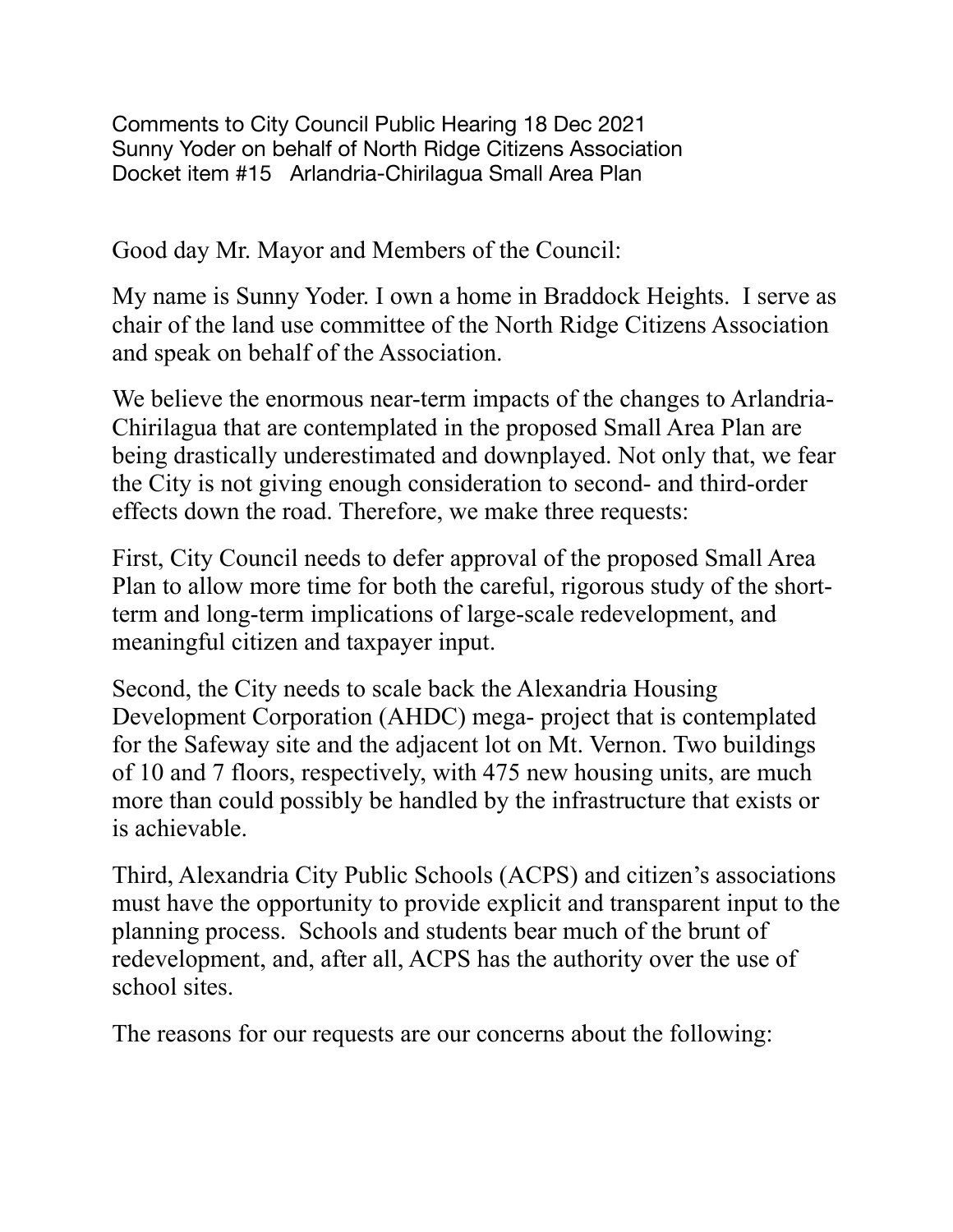- 1. Substantial increases in the number of housing units—and thus the population—in Arlandria.
- 2. The accompanying increases in the population of school age children, likely more than proportionate to the total population compared to other sections of the City.
- 3. Increased school enrollments that will add to the overcrowding of City schools. And the City is not ruling out the conversion of school property to housing or other potential uses in violation of Commonwealth law.
- 4. Increased traffic and congestion, especially on Mt. Vernon Avenue and Glebe Road, and cut-through traffic in the surrounding neighborhoods, especially North Ridge.
- 5. Dramatically increased density, even though the streets in the neighborhood are narrow and already quite congested, there are no Metrorail stations within walking distance, and no easy access to major un-clogged traffic arteries. (This is in stark contrast to other parts of Northern Virginia where density has been, or will be, substantially increased. )
- 6. Loss of parking that serves Arlandria-Chirilagua residents, shoppers, restaurant-goers, churchgoers, and others, with a substantial increase of spill-over parking in surrounding neighborhoods, which will undoubtedly lead to related stresses and disputes. Instead of improving the area, the Plan will create a traffic and parking mess that will put the area on the list of places to avoid rather than visit.